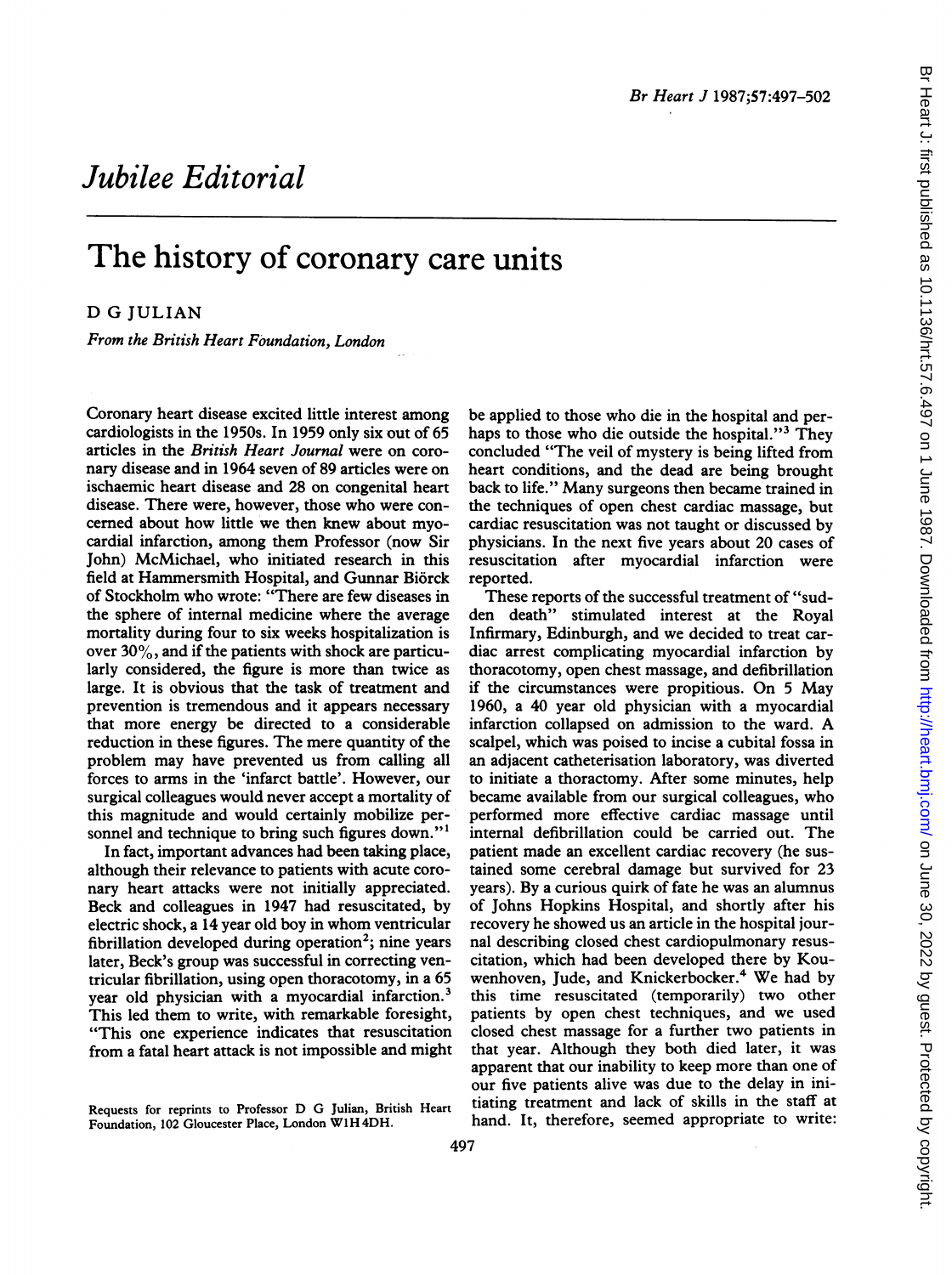"Many cases of cardiac arrest associated with acute myocardial ischaemia could be treated successfully if all medical, nursing, and auxiliary staff were trained in closed-chest cardiac massage and if the cardiac rhythm of patients with acute myocardial infarction were monitored by an electrocardiogram linked to an alarm system." ... "All wards admitting patients with acute myocardial infarction should have a system capable of sounding an alarm at the onset of an important rhythm change and of recording the rhythm automatically on an ECG." ... "The provision of the appropriate apparatus would not be prohibitively expensive if these patients were admitted to special intensive-care units. Such units should be staffed by suitably experienced people throughout the 24 hours."<sup>5</sup>

This first description of what later became known as the coronary care unit was presented to the British Thoracic Society in July 1961, and published in the Lancet shortly afterwards.<sup>5</sup> When these concepts were proposed to the medical staff of Sydney Hospital (notably Dr Malcolm Whyte and Dr Gaston Bauer) they were welcomed enthusiastically and plans were put in hand in October 1961 to provide the necessary beds, apparatus, and staff training. Monitoring of patients with myocardial infarction started early in 1962 and became routine in Sydney Hospital later in that year. Virtually simultaneously, Day in Kansas, Meltzer in Philadelphia, and Brown in Toronto started similar units. In 1963, units were opened in Melbourne by Sloman, in New York by Grace, and in Miami by Ungar, but few others started in the next year. The picture changed dramatically, particularly in North America, after the publication of the first reports by Day<sup>6</sup> and Brown et al.<sup>7</sup> The first report from Sydney was rejected by the Lancet, because the journal had recently accepted Brown et al's article, and by the British Medical Journal because "it was irresponsible to suggest that all patients with acute myocardial infarction should be admitted to wards in which they can receive intensive care." It was published nine months later in the Medical Journal of Australia.<sup>8</sup>

The first presentation of coronary care given to the British Cardiac Society was at the Autumn meeting in 1964 when the Sydney experience was described. At the same meeting Shillingford and his colleagues reported the setting up of a special unit at Hammersmith Hospital for the intensive investigation of myocardial infarction.

Meltzer and Kitchell, in a historical review of coronary care units, described five phases in their development: the resuscitation phase, the phase of vigorous management of arrhythmias, the phase of the vigorous investigation and treatment of pump failure, the phase of out of hospital coronary care, and a final phase aimed at the prevention of sudden death.<sup>9</sup> To this, Norris has added a sixth phasethat of trials for restriction of infarct size.<sup>10</sup>

#### The phase of resuscitation

It was essentially the successes of closed chest cardiac resuscitation that triggered the creation of what Day christened the coronary care unit. Initial results of treating ventricular fibrillation were not good, but rapidly improved as more staff were trained. Thus in Sydney only one of the first nine patients survived compared with six of the next 15.11 A crucial advance, not only in coronary care but in hospital medicine generally, was giving nurses the responsibility for the detection and treatment of arrhythmias (including defibrillation). Meltzer and Kitchell in Philadelphia, who were responsible for this development, writing about their early experience said "Informal attempts were made to monitor selected patients (using makeshift equipment) by having a rotating team of house offcers remain in constant attendance in the unit. The results were dismal: the resident physicians were hopelessly bored with the inactivity and the seemingly endless vigil, and it became necessary to discontinue the effort abruptly to avoid (what now would be called) a demonstration. By default, a system of specialized care was then conceived wherein nurses rather than physicians assumed the primary responsibility for surveillance as well as for emergency treatment."<sup>9</sup>

By the late 1960s all units were reporting excellent results in cases of primary ventricular fibrillation but <sup>a</sup> low success rate in those in whom this arrhythmia had been preceded by shock or cardiac failure. In the 20 years since then the situation has remained much the same.

#### The attack on arrhythmias

Curiously, although the first four coronary care units used similar methods of monitoring they came to rather different conclusions about the major mechanism of death. Day found that asystole was the commonest arrhythmic problem (eight of 11 cardiac arrests)<sup>6</sup> and Brown et al reported that ventricular fibrillation was relatively uncommon<sup>7</sup>; whereas in Philadelphia<sup>12</sup> and Sydney<sup>11</sup> ventricular fibrillation was considered to be the greatest single cause of death. These differences probably reflected the different types of patient admitted to the four units. Eventually, the results of these and other units proved similar, with ventricular fibrillation being seen in  $8-10\%$  of patients.

Workers in the earliest coronary care units had all been intensely interested in arrhythmias and con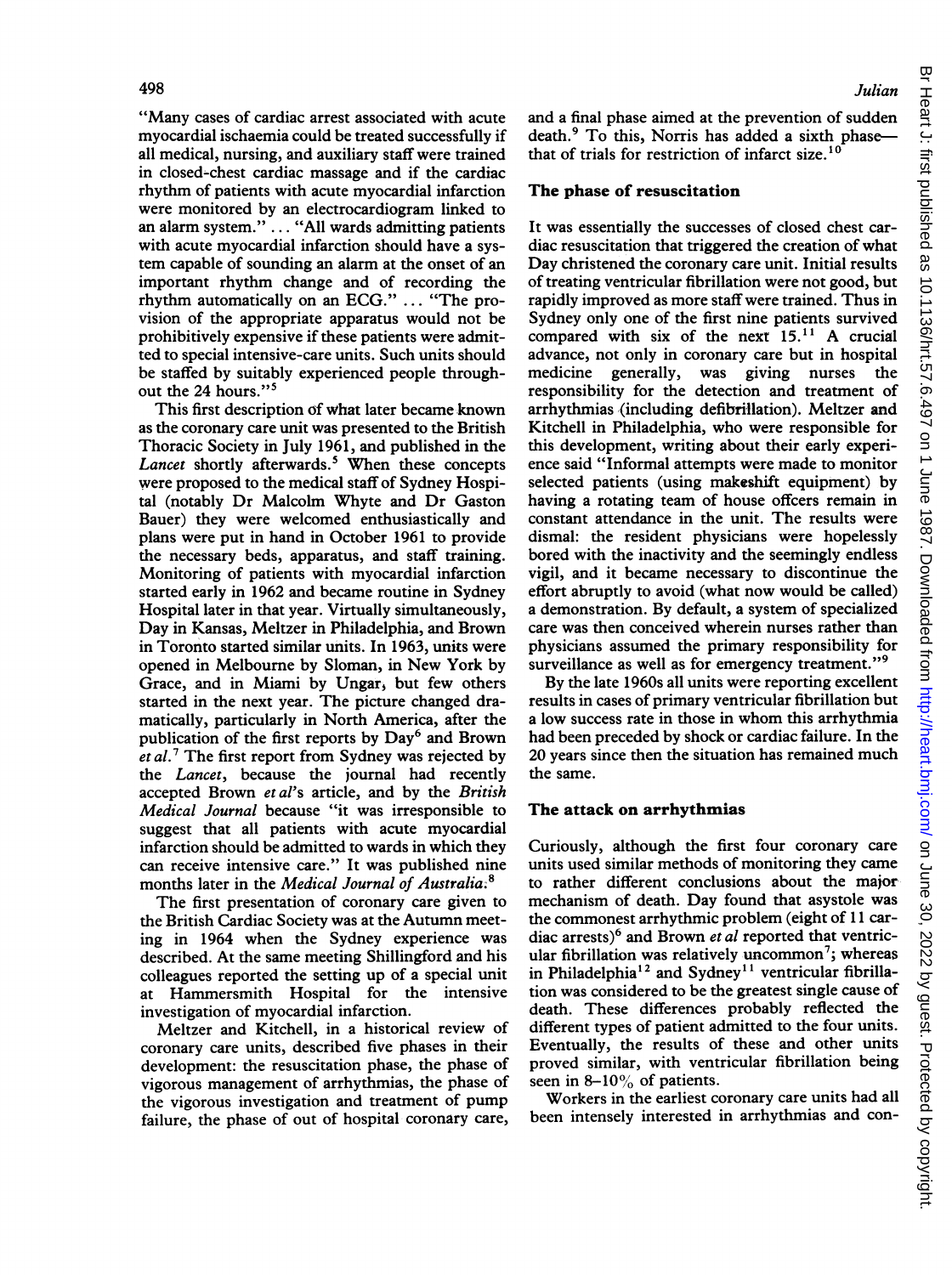duction disorders and it had soon become apparent that arrhythmias were much more common than had previously been suspected.<sup>11</sup> Particular attention was paid to ventricular extrasystoles because they were found to be almost universal. This interest culminated in the classic paper by Lown's group which reported that not one of 300 patients with myocardial infarction developed ventricular fibrillation. <sup>13</sup> They attributed this remarkable result to the detection of "warning" arrhythmias and their treatment with lignocaine.

After this report there was a tremendous enthusiasm for the detection of arrhythmias and in many units nurses were instructed to intervene at the first sign of "ectopy". Increasingly they were expected to identify even the most rare arrhythmias and to become experts in fascicular blocks. Not surprisingly, scepticism eventually crept in, with Lie  $et al<sup>14</sup>$  in Amsterdam and El-Sherif and his colleagues<sup>15</sup> in Miami actually having the temerity to doubt the existence of "warning arrhythmias". It has now become fairly clear that there is a relation, albeit rather weak, between the R-on-T phenomenon and primary ventricular fibrillation, but the other ventricular arrhythmias including ventricular tachycardia are about as common in those who do not develop primary ventricular fibrillation as in those who do.'6 The relation between warning arrhythmias and secondary ventricular fibrillation has never been satisfactorily studied.

The development of coronary care coincided with a rapid expansion in the use of transvenous pacing. As with ventricular arrhythmias, indications for treatment were progressively widened so that in 1967 transvenous pacing electrodes were inserted in 35% of patients with myocardial infarctions in the New York Hospital-Comell Medical Center.9 Subsequently, the relatively benign course of sinus bradycardia and of heart block in inferior myocardial infarction became clearer and electrodes are now much less frequently used than they were.

### The attack on pump failure

With the successes in resuscitation and the ability to control arrhythmias and conduction disorders the main causes of death became advanced left ventricular failure and cardiogenic shock. Before the introduction of coronary care units there had been few studies of the cardiorespiratory consequences of myocardial infarction, partly perhaps because of the expected risks of invasive investigation. By the time of the first international meeting on coronary care, held in Edinburgh in  $1967$ ,<sup>17</sup> a large amount of information had been gathered, notably by Malmcrona and Varnauskas in Sweden,<sup>18</sup> by Shillingford's

group at Hammersmith,<sup>19</sup> by Mackenzie<sup>20</sup> in Donald's group in Edinburgh, and by Nixon at Charing Cross Hospital.2' Shortly afterwards the Myocardial Infarction Research Units (MIRU) were created in the United States and a large programme of research was initiated into the investigation of the haemodynamic effects of myocardial infarction. It had been shown that the commonly used right atrial and "central venous" pressures provided an unreliable index of left sided function<sup>22</sup>; the introduction of the Swan-Ganz<sup>23</sup> flow guided catheter was a major advance in the evaluation of cardiac performance in the coronary care unit. This allowed the more precise delineation of the various haemodynamic subsets of patients<sup>24</sup> with myocardial infarction and facilitated their more rational treatment.

Enthusiasm for invasive monitoring has varied enormously from one centre to another. In many hospitals, notably in the United States and Australia, invasive monitoring became virtually routine while in the United Kingdom only a few hospitals have had the facilities and expertise to use it. At present it is probably true to say that it is used in a small proportion of cases (perhaps  $5-15\%$ ) even in those institutions that have access to invasive monitoring. Its use is largely dictated by clinical indications. These are essentially cardiogenic shock and severe left ventricular failure, and few would question the advisability of having precise measurements of left and right-sided pressures when potent inotropic and vasodilator drugs are being used. The cost of the resources and drugs used in complicated myocardial infarction is considerable and it is unfortunate that we still have no well controlled studies of the value of such investigations and the effect of such treatments.

#### Prehospital coronary care

The introduction by Pantridge and his colleagues of prehospital coronary care in 1966 was an advance of the greatest importance.<sup>25</sup> Prehospital care was also developed in the Soviet Union but the concepts were quite different from those of Pantridge-the primary concern was with the treatment of cardiac failure and shock rather than the prevention and treatment of cardiac arrest. In 1968 Chazov wrote: "Fibrinolytic therapy (streptokinase) is started within the first hours after the onset of the disease. The treatment is derived from the fact that thrombosis of the coronary arteries is revealed in 70-80% of myocardial infarction cases. When started early and carried out for a sufficiently long time ... this therapy leads to marked improvement in the course of myocardial infarction-rapid control of pain, less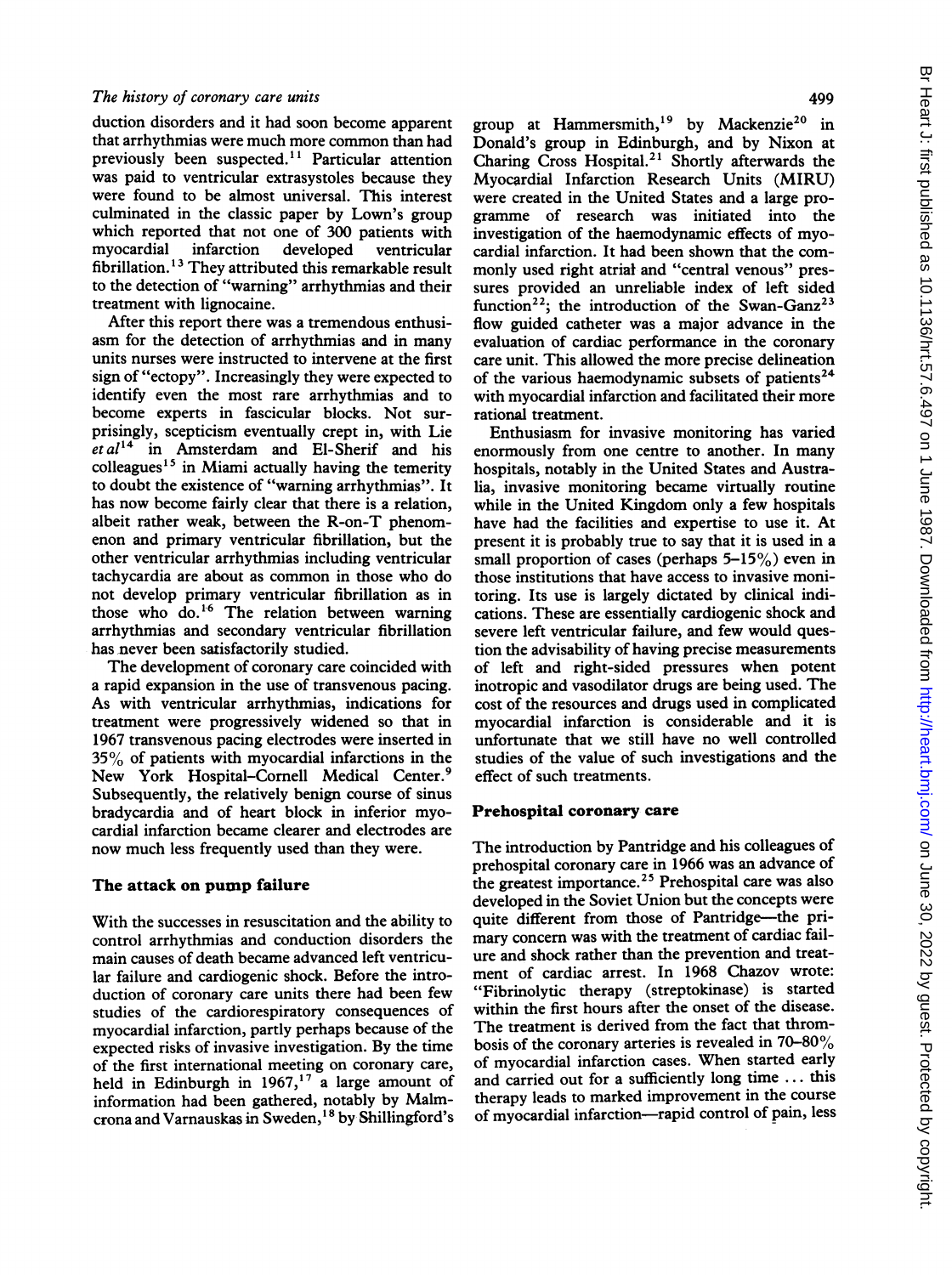cardiac failure, less rise of blood transaminase, and more rapid signs of ECG healing. The effect of the therapy is associated with the action of the preparations on the principal thrombus, but also with the spasmolytic properties of heparin and fibrinolytic enzymes. In addition, the effect on the so-called secondary thrombi is of great significance in reducing the area of ischaemia and necrosis."26

Because Geddes recently reviewed the 20 year history of prehospital coronary care<sup>27</sup> I will not consider this aspect further. It has taken all of these 20 years to achieve acceptance, at least in the United Kingdom, but at last it seems that there is general enthusiasm for prehospital coronary care and the Department of Health and Social Security is encouraging the extended training of ambulancemen. Paradoxically, whereas the realisation that techniques of coronary care can be practised by paramedical personnel finally led to this change of approach, a reversion to Pantridge's original approach of using doctors for prehospital care will probably follow the introduction of thrombolytic treatment.

## Limitation of infarct size

The idea that early intervention might limit the eventual extent of infarction was implicit in Pantridge's development of the mobile coronary care unit<sup>28</sup> and made explicit by Chazov,<sup>26</sup> but the concept of limitation of infarct size also owes much to the work of Maroko and Braunwald.<sup>29</sup> More than 30 forms of treatment have been tried out in animals or man with this aim in view; so far only  $\beta$  blockers<sup>30 31</sup> and thrombolytic agents<sup>32 33</sup> appear to have stood the tests of time and clinical trials. Convincing evidence of the value of these treatments has only been forthcoming recently and it is too soon to know how widely they will be used and what their impact will be on coronary care. Thrombolytic treatment must be started as early as possible; however, admission of coronary patients to intensive care is still deplorably slow. In the late 1960s and early 1970s the median time from the onset of symptoms to admission to coronary care units was usually 5-6 hours; it is probably no better now except where prehospital schemes are in force. Indeed, there are teaching hospitals where the median admission times are in excess of eight hours. It is clear that there must be major initiatives inside and outside hospital to accelerate the care of patients with acute myocardial infarction.

#### The effectiveness of coronary care units

If the British were rather slow in implementing

### Julian

coronary care, they were not backward in questioning its value. Cochrane in 1972 wrote that "the battle for coronary care is just beginning."34 Rose was particularly critical of the early units for not more carefully comparing their experiences before and after the introduction of coronary care and he also suggested that if intensive coronary care were indeed effective there should have been some impact on national mortality figures.<sup>35</sup>

In fact, in Edinburgh an administrator with a special expertise in epidemiology was asked to advise on the assessment of the effect of the opening of the unit, and a research fellow was appointed to undertake this. During the first year of operation of the unit mortality was  $16.4\%$ , compared with  $23.4\%$  in an apparently comparable group of cases in the preceding year.<sup>36</sup> Ninety one  $(15\%)$  of the first 600 patients died; however, a further  $25(4%)$  of the patients became long term survivors of ventricular fibrillation. The mortality had, therefore, been reduced by 21% by this means alone. Others who compared mortality in the general wards with that of the coronary care unit included Meltzer,<sup>37</sup> Hofvendahl,<sup>38</sup> and Brown and MacMillan<sup>39</sup>; all reported a substantially lower mortality in the coronary care unit.

Another approach to the assessment of the potential of coronary care was the setting up of the Edinburgh Community Study,40 which sought to determine the number of heart attacks in the community and their management. It became apparent that even such a study could not accurately assess the impact of coronary care on the community, although it confirmed the high incidence of early deaths that could not be affected by conventional coronary care. A clear cut immediate effect on the number of coronary deaths in Edinburgh was not expected because these had been increasing in the preceding years. In the United States, Australia, and New Zealand, however, where the institution of coronary care has been most extensively promoted, the mortality of those between the ages of 35-64 has been falling since  $1967<sup>41</sup>$  (the time of the widespread introduction of coronary care units). It is clearly wrong to attribute most of the fall in mortality rates in the countries cited to the introduction of coronary care units; Reader suggested that it might be responsible for at least 20% of this reduction.

All these attempts to assess the effectiveness of coronary care units were unquestionably of dubious validity. In 1967 Oliver and his colleagues, who already had had extensive experience of clinical trials, pointed out why it would be virtually impossible to carry out a valid randomised control trial of coronary care units.<sup>42</sup> None the less, trials of home versus hospital treatment were mounted in Bristol and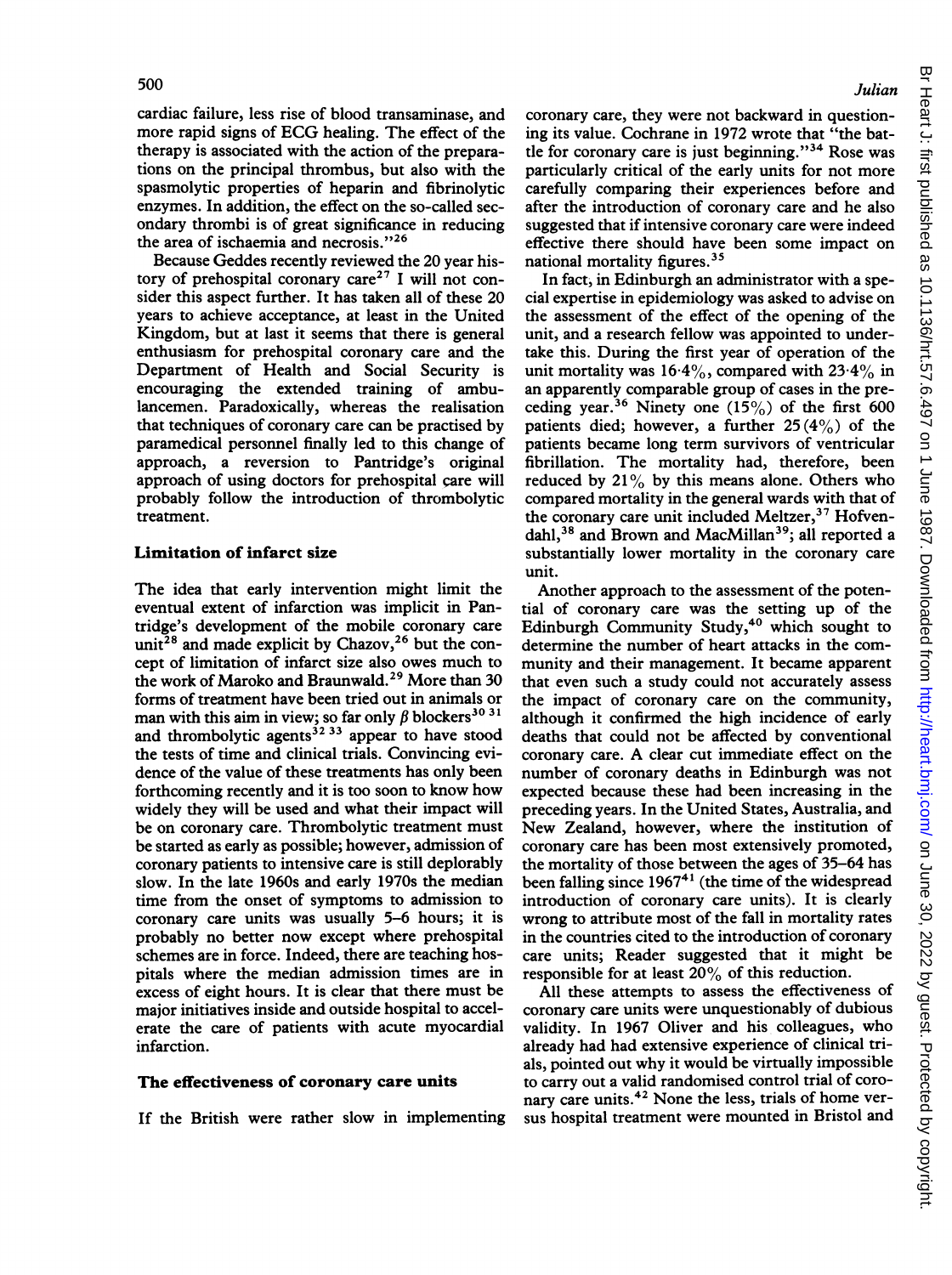south west England,<sup>43</sup> and in Nottingham.<sup>44</sup> Essentially, both studies found that there was little or no benefit from hospital treatment. These results have been extensively debated since and this is not the place to repeat the arguments. In any case, our knowledge of how to conduct clinical trials has increased enormously since then. In particular, we have learned of the importance of ensuring that the study has sufficient power before concluding that a treatment is ineffective. Furthermore, we must be sure that the treatment (whether we are using drugs, surgical treatment, or resuscitation techniques) is being competently applied to those most likely to benefit from it before we damn it. Despite their defects, these studies did serve a very important function in drawing attention to the fact that intensive care can have no significant impact on mortality in low risk groups (such-as those in good condition several hours after the onset of symptoms).

#### The future of coronary care units

## CORONARY CARE OR CARDIAC CARE?

Many of the patients admitted to coronary care units have not sustained a myocardial infarction. The units have been of inestimable value in treating patients with arrhythmias and in managing unstable angina and other cardiac emergencies. "Coronary care unit" is therefore a widely accepted misnomer; "cardiac care unit" is perhaps a more accurate term but it does not seem to have the same appeal.

#### SHOULD CORONARY CARE BE PART OF INTENSIVE CARE?

At one time there was the widespread feeling that coronary care units should be integrated with intensive care units. This has not happened to any great extent, although there are some successful examples. Combined units can work well provided that the cardiac beds form a distinct part and a cardiologist is responsible for the cardiological training and practices of the staff.

#### SHOULD CORONARY CARE UNITS BE LINKED TO CARDIAC CATHETERISATION AND CARDIAC SURGICAL FACILITIES?

The role of cardiac catheterisation, angioplasty, and cardiac surgery is increasing in the management of patients admitted to coronary care units for myocardial infarction, unstable angina, or arrhythmias. The various facilities in cardiac centres must be designed to take account of these functions.

HOW CAN THE BENEFITS OF CORONARY CARE BE MAXIMISED AND ITS COSTS MINIMISED? Coronary care remains an expensive form of management that can only be justified if it is restricted to those patients likely to benefit from it. The most urgent need is to accelerate the initiation of coronary care, including the administration of thrombolytic treatment, outside and inside hospital. Cardiologists throughout the United Kingdom should attempt to ensure that prehospital coronary care is improved, and that the physicians in the 25% of hospitals that do not have cardiologists are made aware of the importance of implementing appropriate acute coronary management.

Simpler and cheaper methods need to be devised to monitor patients whose only major risk is ventricular fibrillation, and the effectiveness of expensive invasive monitoring and the newer forms of treatment of shock and cardiac failure needs to be evaluated in controlled trials.

#### References

- <sup>1</sup> Biorck G. Fundamental problems in coronary heart disease. Acta Med Scand 1960;168:245-50.
- <sup>2</sup> Beck CF, Pritchard WH, Feil HS. Ventricular fibrillation of long duration abolished by electric shock. JAMA 1947;135:985-6.
- <sup>3</sup> Beck CF, Weckesser EC, Barry FM. Fatal heart attack and successful defibrillation: new concepts in coronary artery disease. *JAMA* 1956;161:434-6.
- 4 Kouwenhoven WB, Jude JR, Knickerbocker GG. Closed-chest cardiac message. JAMA 1960;173: 1064-7.
- <sup>5</sup> Julian DG. Treatment of cardiac arrest in acute myocardial ischaemia and infarction. Lancet 1961;ii: 840-4.
- <sup>6</sup> Day HW. An intensive coronary care area. Dis Chest 1963;44:423-7.
- <sup>7</sup> Brown KWG, MacMillan RL, Forbath N, Mel'Grano, F, Scott JW. Coronary unit. An intensive care centre for acute myocardial infarction. Lancet 1963;ii: 349-52.
- <sup>8</sup> Julian DG, Valentine PA, Miller GG. Routine electrocardiographic monitoring in acute myocardial infarction. Med J Aust 1964;i:433-6.
- 9 Meltzer LM, Kitchell JB. The development and current status of coronary care. In: Meltzer LM, Dunning AJ, eds. Textbook of coronary care. Amsterdam: Excerpta Medica, 1972:3-25.
- <sup>10</sup> Norris RM. Myocardial infarction. Edinburgh: Churchill Livingstone, 1982:143.
- <sup>11</sup> Julian DG, Valentine PA, Miller GG. Disturbances of rate, rhythm and conduction in acute myocardial infarction. Am J Med 1964;37:915-27.
- <sup>12</sup> Meltzer LM, Kitchell JB. The incidence of arrhythmias associated with myocardial infarction. Prog Cardiovasc Dis 1966;9:50-63.
- <sup>13</sup> Lown B, Fakhro AM, Hood WB, Thorn GW. The